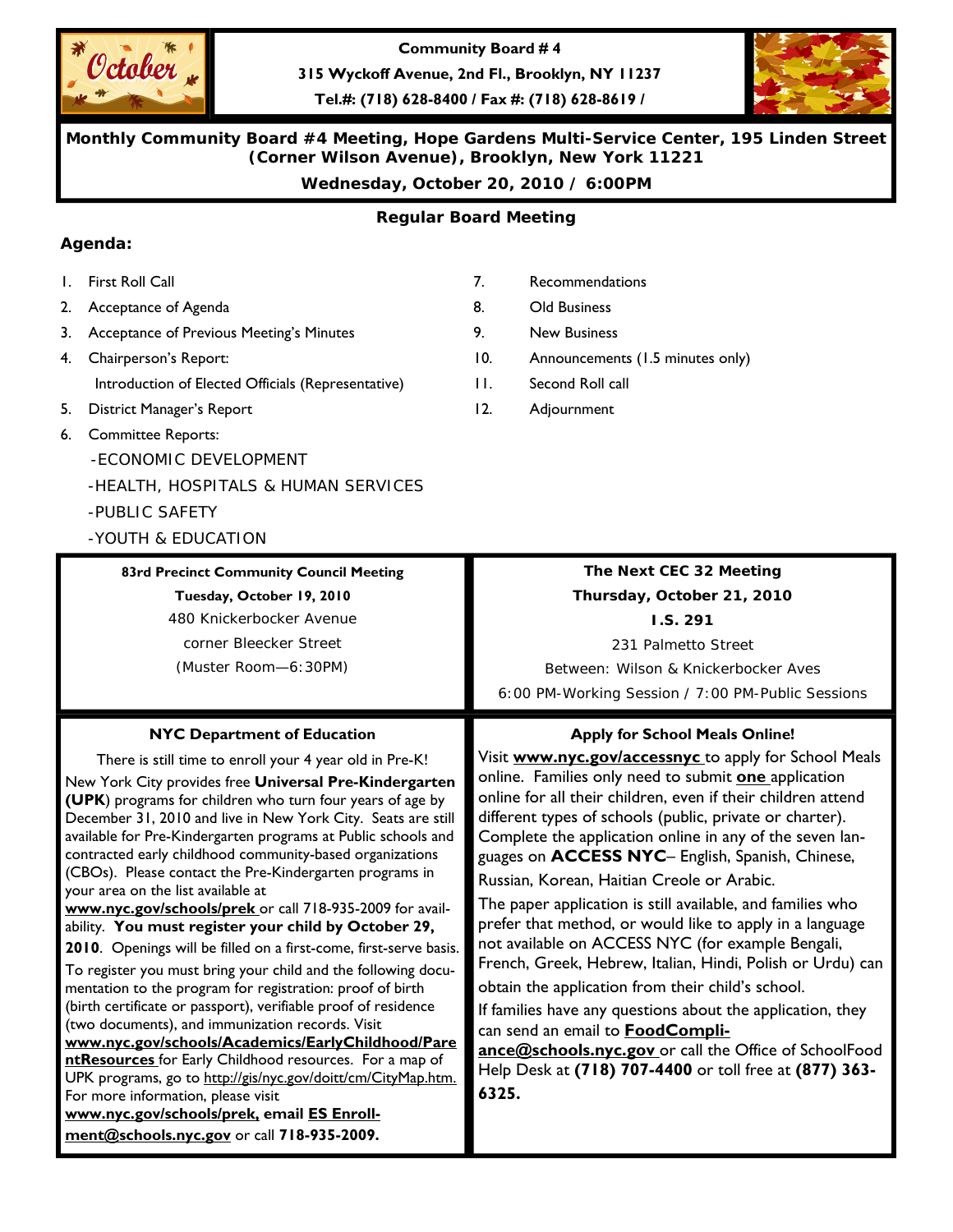

## **Mastronardi Family Medicine Center Evening Clinic at Wyckoff Height Medical Center**

Board Certified Physicians \* Most Insurances Accepted \* No Appointment Necessary

**Hours of Service: Monday 1pm-9pm, Tuesday 1pm-9pm, Wednesday 5pm-9pm, Thursday 1pm-9pm, Friday 1pm-9pm.** 

**Wyckoff Heights Medical Center 2nd floor, Room 2-10**, For More Information Please Call: **(718) 963-6730.** 

**Wyckoff Heights Medical Center-General Information 1-866-963-8387 / www.wyckoffhospital.org**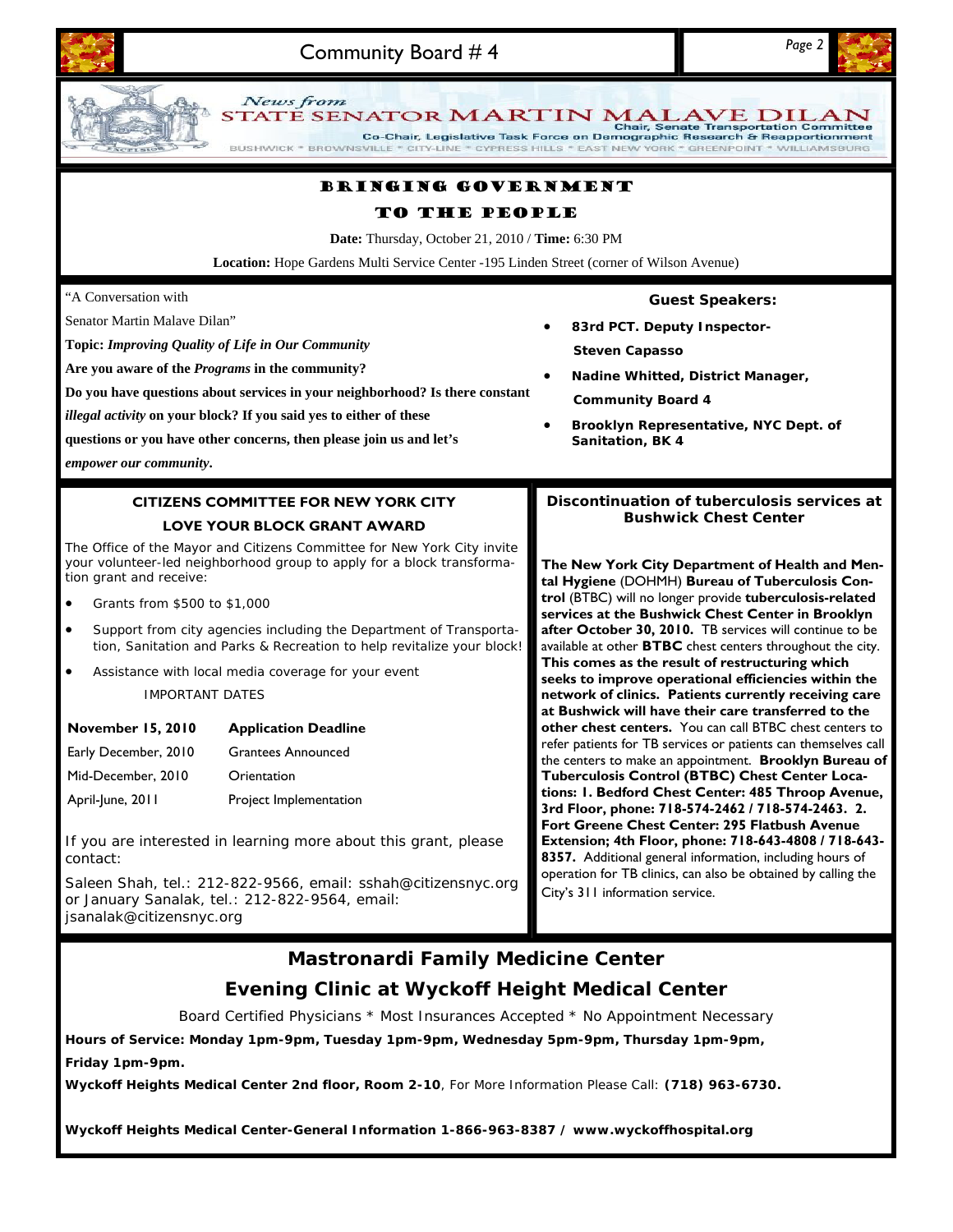

# **Notice of FY 2011**

## **Annual Public Meetings**

The Board of Directors of the New York City Health and Hospitals Corporation invite you to attend its Fiscal Year 2011 Annual Public Meetings in accordance with §7384(10) of the HHC Enabling Act. Following a report on the activities of the Corporation, the public is invited to make oral and/or written presentations. Allotted speaking time is FIVE (5) minutes. Speakers are asked to register in advance by writing or calling: **Ms. Patricia Lockhart, Secretary to the Corporation, New York City Health and Hospitals Corporation, 125 Worth Street, Room 519, New York, New York 10013 Telephone: (212) 788-3360.** 

**Limited Interpreter and American sign language services may be available upon request in advance of registration deadline dates ONLY.** 

On-site registration will be available at each location on the day of the meeting beginning at 5:30 p.m. and ending at 6:30 p.m. Speakers who register in advance will be given priority on the speaking schedule. These events are Wheelchair accessible.

#### Brooklyn

Tuesday, December 14, 2010-6PM

Kings County Hospital Center

451 Clarkson Avenue

"T" Building Auditorium-2nd Floor

Brooklyn, NY 11203

Advance Registration Deadline:

Dec. 10, 2010

## **Wyckoff Heights Medical Center**

#### **Autism Clinic**

Is your child one year or older and not responding to his or her name?

Is your child losing and initial speech?

Does your child seem lost in his or her own world?

#### **1 in 150 children are affected by Autism Have Concerns? We Can Help!**

- Evaluate and diagnose Autism
- Weekly Autism Clinic by Pediatric Neurology
- Alternative Medicine Therapy
- Genetic testing and research in collaboration with Cornell University

#### **Wyckoff Heights Medical Center**

**374 Stockholm Street, Brooklyn, NY 11237** 

**(718) 240-1791 / www.wyckoffhospital.org/autism** 

## **WYCKOFF**

Wyckoff Heights Medical Center

## **VIOLENCE INTERVENTION**

## **& TREATMENT PROGRAM**

The Violence Intervention and Treatment Program provides services to male and female survivors of sexual assault, rape, sexual abuse, stalking, and domestic or dating violence, and also to secondary survivors such as family, partners and friends. We acknowledge that such violence occurs across race and class, in same-sex relationships, and among the disabled or elderly. All services are free, confidential, and available regardless of immigration status.

## **THE VIOLENCE INTEVENTION AND TREATMENT PROGRAM OFFERS:**

- 24/7 hotline assistance: **1-888-992-5699**
- Crisis and short-term supportive counseling, advocacy, accompaniment, information, referrals, and other victims services including reimbursement assistance
- Educational training and workshops for community members and professionals

For more information about VITP, please call

**718-906-3857 or 718-906-3846**

### **La Providencia Family Medicine Center**

1280 DeKalb Avenue

Brooklyn, NY 11221

#### **718-455-9000**

**What makes a great community health center?** Not just its commitment to excellence and compassionate care, but its active presence in your neighborhood, reaching out to keep people healthy. At **La Providencia Family Medicine Center,** we strive to fulfill this mission every single day.

Our top-ranked services include:

- **Cardiology** 
	- Dental care
	- Family medicine
- **Pediatrics** Women's health

• Ophthalmology

**La Providencia Family Medicine Center,** a Subsidiary of **The Brooklyn Hospital Center**, is in your neighborhood at **1280 DeKalb Avenue.** 

**The Brooklyn Hospital Center**  121 Dekalb Avenue \* Brooklyn, NY 11201 Keeping Brooklyn healthy

**718-250-8000 \* www.tbh.org**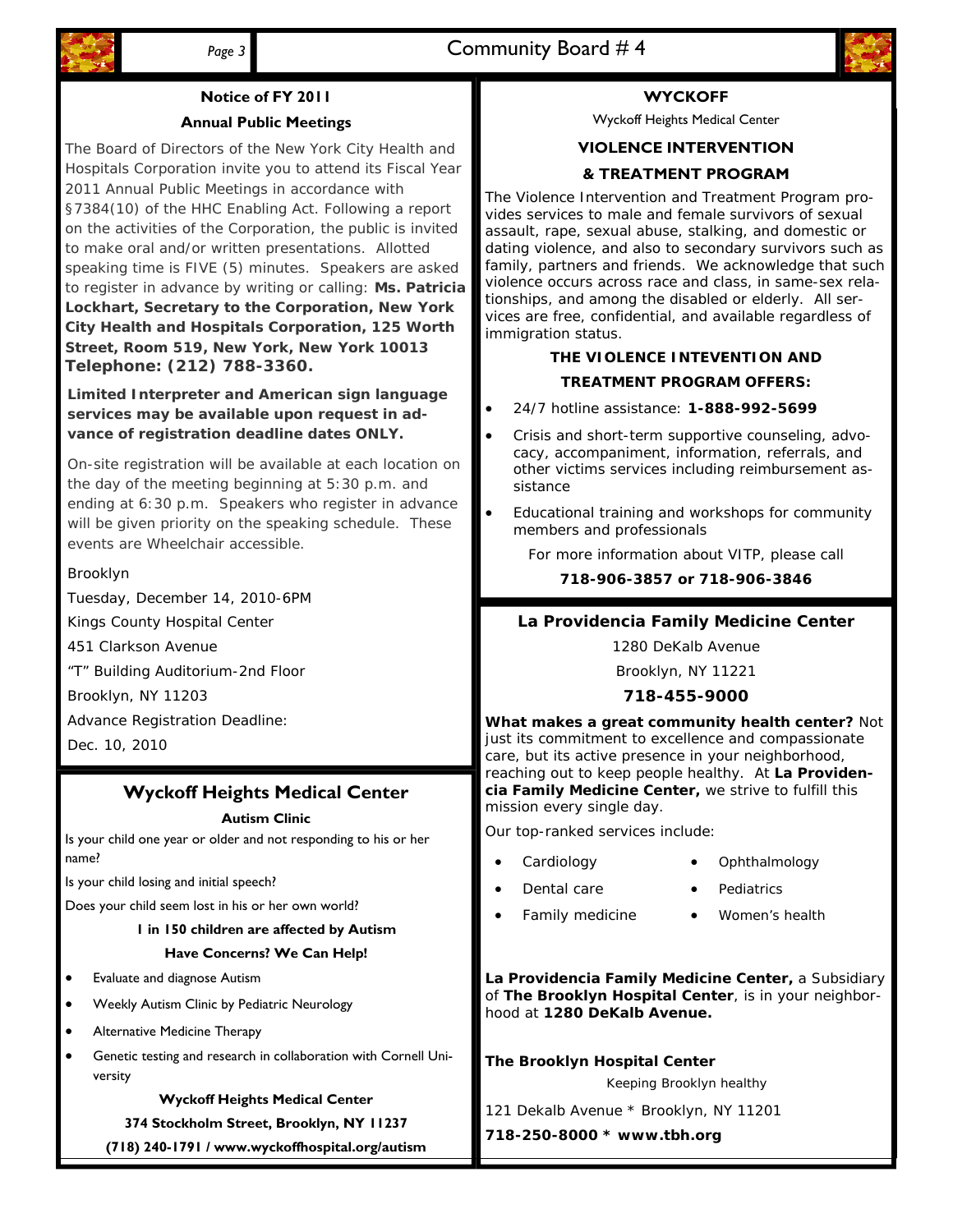

In cases where private owners fail to restore heat and hot water, or when HPD is unable to<br>reach owners, HPD's Emergency Repair Program (ERP) uses in-house staff and private con**tractors to make the necessary repairs to restore essential services.** 

If a building owner fails to provide heat and hot water during the winter or has a serious<br>history of flagrantly disregarding obligations to provide service to tenants, HPD's Housing<br>Litigation Division (HLD) may sue the b **views all heat and hot water violations.**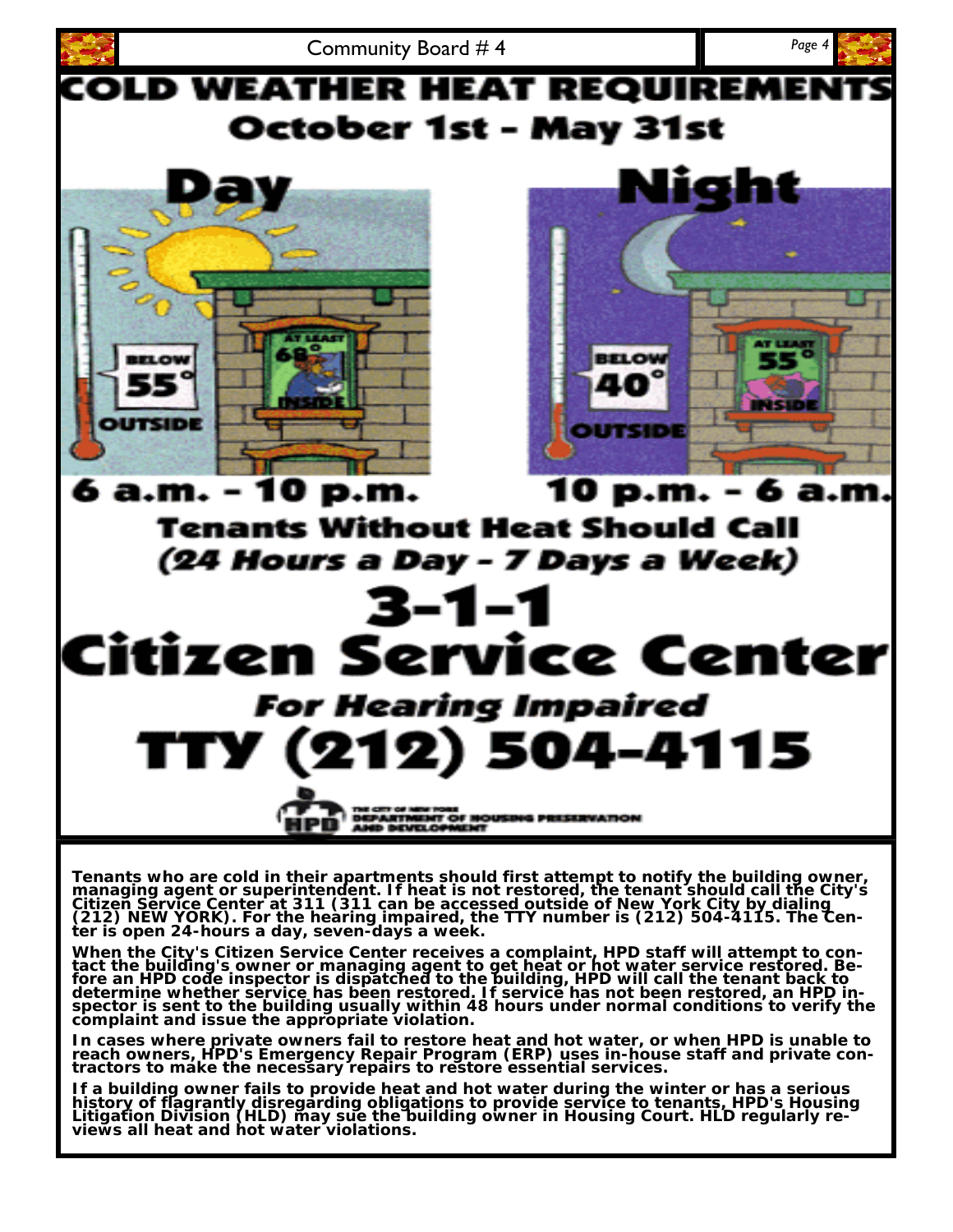| Page 5                                                                            |                                                                                                                                            |                                        | Community Board #4                                                                                                                                                                                                                |  |
|-----------------------------------------------------------------------------------|--------------------------------------------------------------------------------------------------------------------------------------------|----------------------------------------|-----------------------------------------------------------------------------------------------------------------------------------------------------------------------------------------------------------------------------------|--|
| <b>The Real Estate Business:</b>                                                  |                                                                                                                                            |                                        | <b>St. Thomas Episcopal Church</b>                                                                                                                                                                                                |  |
|                                                                                   | <b>Free Workshop!</b>                                                                                                                      |                                        | 1405 Bushwick Avenue, Brooklyn, New York 11207                                                                                                                                                                                    |  |
|                                                                                   | Monday, October 18                                                                                                                         |                                        | RENEW! REVIVE! REGENERATE! RISE-UP!                                                                                                                                                                                               |  |
|                                                                                   | $6:30 - 7:30$ p.m.                                                                                                                         |                                        | St. Thomas Episcopal Church, Bushwick, invite you to<br>come out and rejoice with them at their Revival from<br>October 20th-24th.                                                                                                |  |
|                                                                                   |                                                                                                                                            | <b>Taught by Trisha Ocona Francis</b>  | The Revival begins with Prayer Night, October 20th,                                                                                                                                                                               |  |
|                                                                                   | NY Real Estate Business Owner<br>Licensed Real Estate Broker<br>Writer of "Ask Trisha", a Real Estate Q & A featured in Caribbean<br>Life. |                                        | with guest preacher Fr. Andy Moore. From prayer-we<br>move to Healing Night, Thursday, October 21st, with<br>guest preacher T.B.A. Friday October 22nd is Youth<br>Night with guest speaker Pastor Jamie Holder. All ser-         |  |
| 2.                                                                                |                                                                                                                                            |                                        |                                                                                                                                                                                                                                   |  |
| 3.                                                                                |                                                                                                                                            |                                        |                                                                                                                                                                                                                                   |  |
|                                                                                   |                                                                                                                                            |                                        | vices will begin at 7PM. On Saturday will host a Musi-<br>cal Concert featuring The St. John's University Gospel                                                                                                                  |  |
|                                                                                   | Real estate will always be<br>a multibillion dollar earning industry.                                                                      |                                        | Choir, St. Thomas Adult Choir and St. Thomas Episco-<br>pal Pan System. The Revival will conclude with a spe-<br>cial Mass on Sunday, October 24th at 9:00am with the<br>Rev. Mother Kassinda R.T. Ellis, Priest-in-charge, cele- |  |
|                                                                                   |                                                                                                                                            |                                        |                                                                                                                                                                                                                                   |  |
| Look around, everything                                                           |                                                                                                                                            |                                        |                                                                                                                                                                                                                                   |  |
| Is real estate. Why not take part?! \$\$\$<br>To RSVP or request more information |                                                                                                                                            |                                        | brant and preacher.                                                                                                                                                                                                               |  |
| Date:                                                                             |                                                                                                                                            | Monday, Oct. 18, 2010                  | We hope you take this opportunity to join us in being                                                                                                                                                                             |  |
| Time:                                                                             |                                                                                                                                            | $6:30$ pm—7:30pm                       | RENEWED, REVIVED AND REGENERATED so that we<br>can continue to reach out to the Community and min-                                                                                                                                |  |
| Location:                                                                         |                                                                                                                                            | 1534 Bedford Ave, 2nd Floor (Corner of | ister to God's people.                                                                                                                                                                                                            |  |
|                                                                                   |                                                                                                                                            | Eastern Parkway)                       | Donations Adults-\$15.00 and Children (12 yrs.<br>& under) - \$5.00                                                                                                                                                               |  |
|                                                                                   | <b>Contact Person:</b>                                                                                                                     | Ms. DeCarla Anderson                   | For tickets and further information please call<br>$(718)$ 452-2332                                                                                                                                                               |  |
| Phone:                                                                            |                                                                                                                                            | $(718) 804 - 8850$                     |                                                                                                                                                                                                                                   |  |
| Email:                                                                            |                                                                                                                                            | ace.info@mec.cuny.edu                  | E-mail: stthomas@optonline.net                                                                                                                                                                                                    |  |
| Website:                                                                          |                                                                                                                                            | www.mec.cuny.edu/ACE                   |                                                                                                                                                                                                                                   |  |

#### **Service Changes**

Effective Friday, August 20, 2010

**Newly modernized Ridgewood Intermodal** 

**Terminal** 

**Good news for Bushwick and Ridgewood** 

#### **residents and commuters!**

A bus-only terminal is now located on **Palmetto St between Myrtle/Wyckoff Avenues and St. Nicholas Avenue, which is closed for general traffic except NYCT buses** and local deliveries in that block.

You can now transfer between **B13, B26, B52, Q55, Q58** buses and the **L and M** Myrtle-Wyckoff station at one convenient location where we have added customer-friendly features.

#### **Route Changes:**

The **B13, B52** and **B54** have been rerouted through the terminal for easier transfers.

#### **Customer Amenities:**

- New canopies for all-weather protection
- Improved lighting for a safer and more pleasant environment
- Improved directional signage
- Customer benches

Visit **www.mts.info** for **Current Service Status** as well as to plan your trip with **Plan&Ride.** Or, call Travel Information: **(718) 330-1234,** 6AM to 10PM, 7 days a week.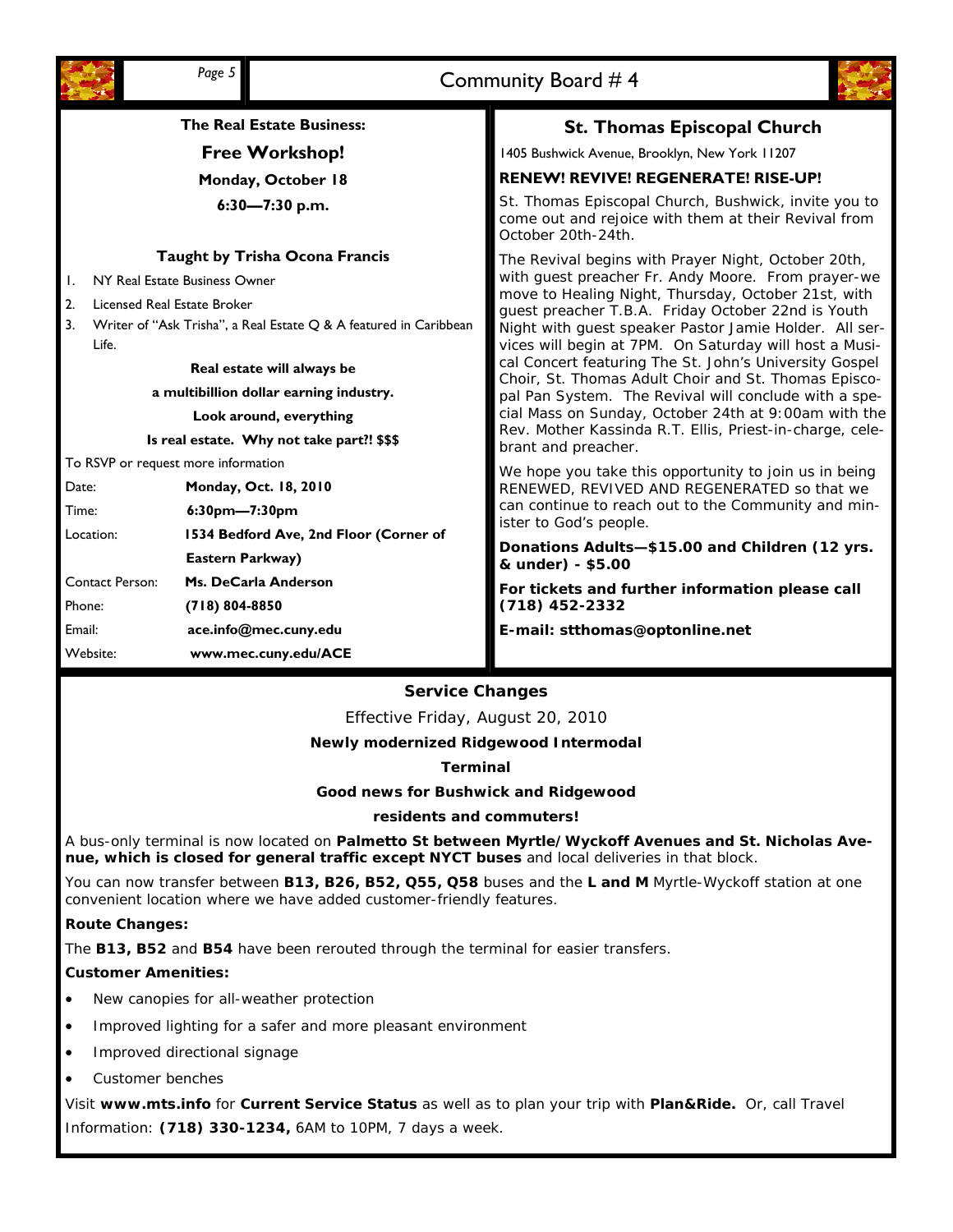



#### **The Proposed Grade Expansion of P.S. 45 Horace E. Greene (32K045) to a PK-8 School**

P.S. 45 Horace E. Greene (32K045, or "P.S. 45") is an existing elementary school located at 84 Schaefer Street, Brooklyn, NY 11207, in Community School District 32. It currently serves students in Kindergarten through fifth grade and offers a Pre-Kindergarten program. This is a proposal to implement a "grade expansion," meaning that the school would begin enrolling sixth graders in the 2011-2012 school year. P.S. 45 would then grow to serve seventh graders in the 2012-2013 school year and eighth graders in the 2013-2014 school year. Beginning in September 2013, P.S. 45 would achieve full scale, enrolling students in Kindergarten through eighth grade. The proposed grade expansion is not expected to affect the existing Pre-Kindergarten program at P.S. 45.

**Information regarding where the full text of the proposed item may be obtained:** 

The Educational Impact Statement can be found on the Department of Education's Web site **http://schools.nyc.gov/AboutUs/leadership/PEP/publicnotice/11162010PEP** 

**Submission of public comment:** 

Written comments can be sent to **D32Proposals@schools.nyc.gov**

Oral comments can be left at **212-374-0208** 

**The name, office, address, email and telephone number of the city district representative, knowledge on the item under consideration, from whom information may be obtained concerning the item.** 

Name: **Gentian Falstrom** 

Office: **Division of Portfolio Planning** 

Address: **52 Chambers Street, New York, NY 10007** 

Email: **D32Proposals@schools.nyc.gov**

Phone: **212-374-0208**

**Date, time and place of joint public hearing for this proposal.** 

**November 4, 2010 at 6:00p.m.** 

**P.S. 45 Horace E. Greene** 

**84 Schaefer Street** 

**Brooklyn, NY 11207** 

There will be no question and answer period. Questions about the proposal can be directed as indicated in section IV above.

Speaker sign-up will begin 30 minutes before the hearing and will close 15 minutes after the start.

**Date, time and place of the Panel for Educational Policy meeting at which the Panel will vote on the proposed item.** 

**November 16, 2010 at 6:00p.m.** 

**Brooklyn Technical High School** 

**29 Fort Greene Place** 

**Brooklyn, NY 11217** 

### **Con Edison**

#### **Repairs to electrical equipment**

If electrical equipment is damaged during a storm, Con Edison will make temporary repairs to restore service if possible. You are responsible for making permanent repairs to the service attachment; service entrance equipment, including standpipe; meter pan; internal wiring; and the circuit-breaker panel. Use only a licensed electrical contractor to make repairs. When repairs are complete, your contractor will notify Con Edison, and we will make permanent repairs to the service lateral and meter.

#### **Con Edison Responsibility**

- Service Lateral
- **Meter**

#### **Customer Responsibility**

- Service attachment \* Meter pan
	-
- - Circuit-breaker panel \* Service-entrance equipment